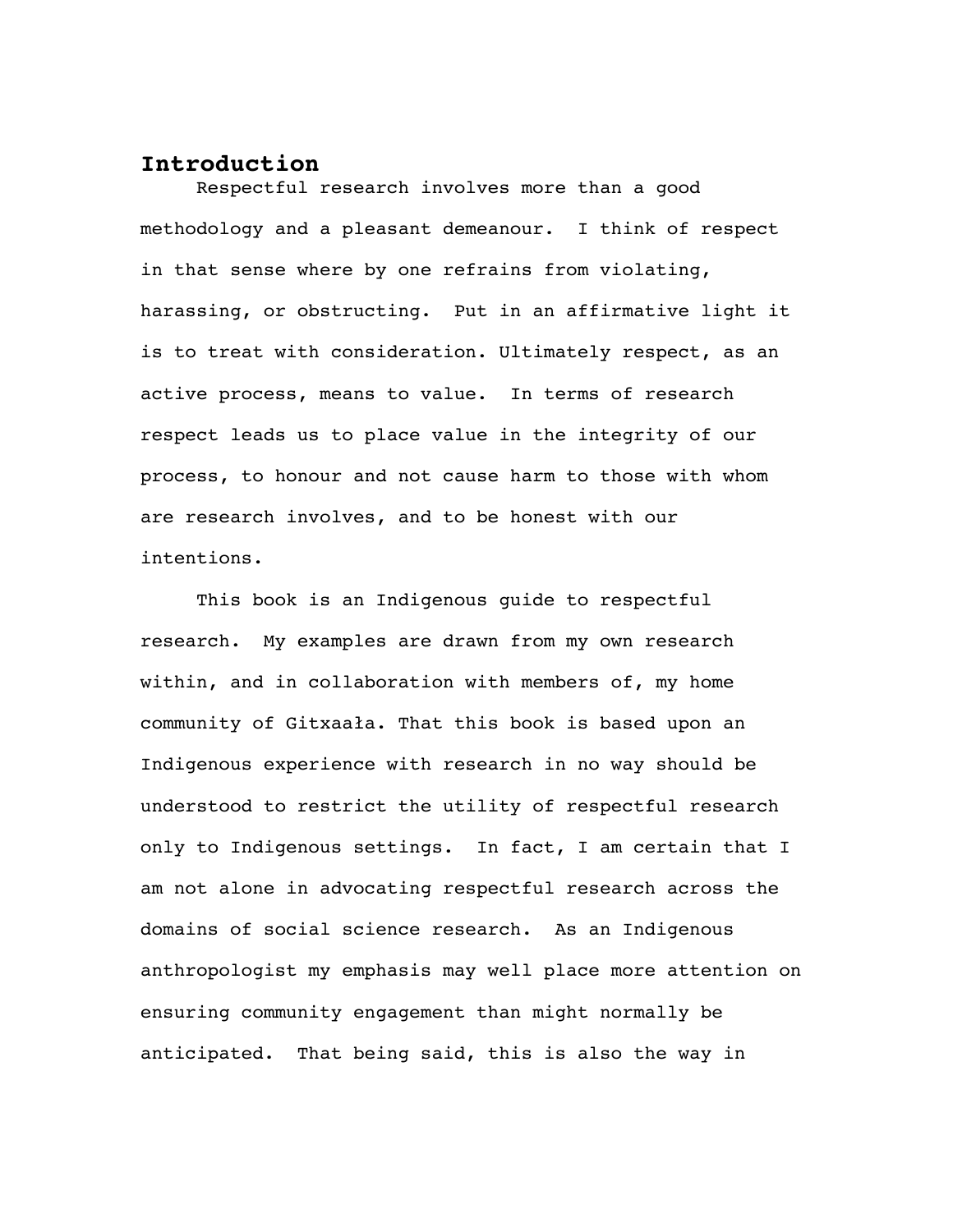which my ongoing research in western Europe is also conducted (Menzies 2011).

Social science researchers have long been concerned with research methodology. This concern originally was restricted to ensure appropriate and robust methodologies (Boas 1920; Malinowski 1922). Only late in the history of social science research did matters of the ethnical treatment of research participants become part of the discourse. The implications of Nazi experiments on unwilling prisoners during World War II and the horror felt once the full enormity of their actions where revealed created the conditions for more humane and ethical treatment of human research subjects. Sadly, the atrocities committed by the Nazis were not unique examples of political authorities conducting medical and psychological experiments upon unwilling subjects.

Canada's own history of residential schooling includes the same type of cruel and inhumane medical experiments being carried out on young children. While the oral history of residential schools has consistently documented wide ranging and systemic physical and sexual abuse recent historical research indicates that government sanctioned medical experiments were also being conducted on aboriginal children who had been forcibly removed from their homes and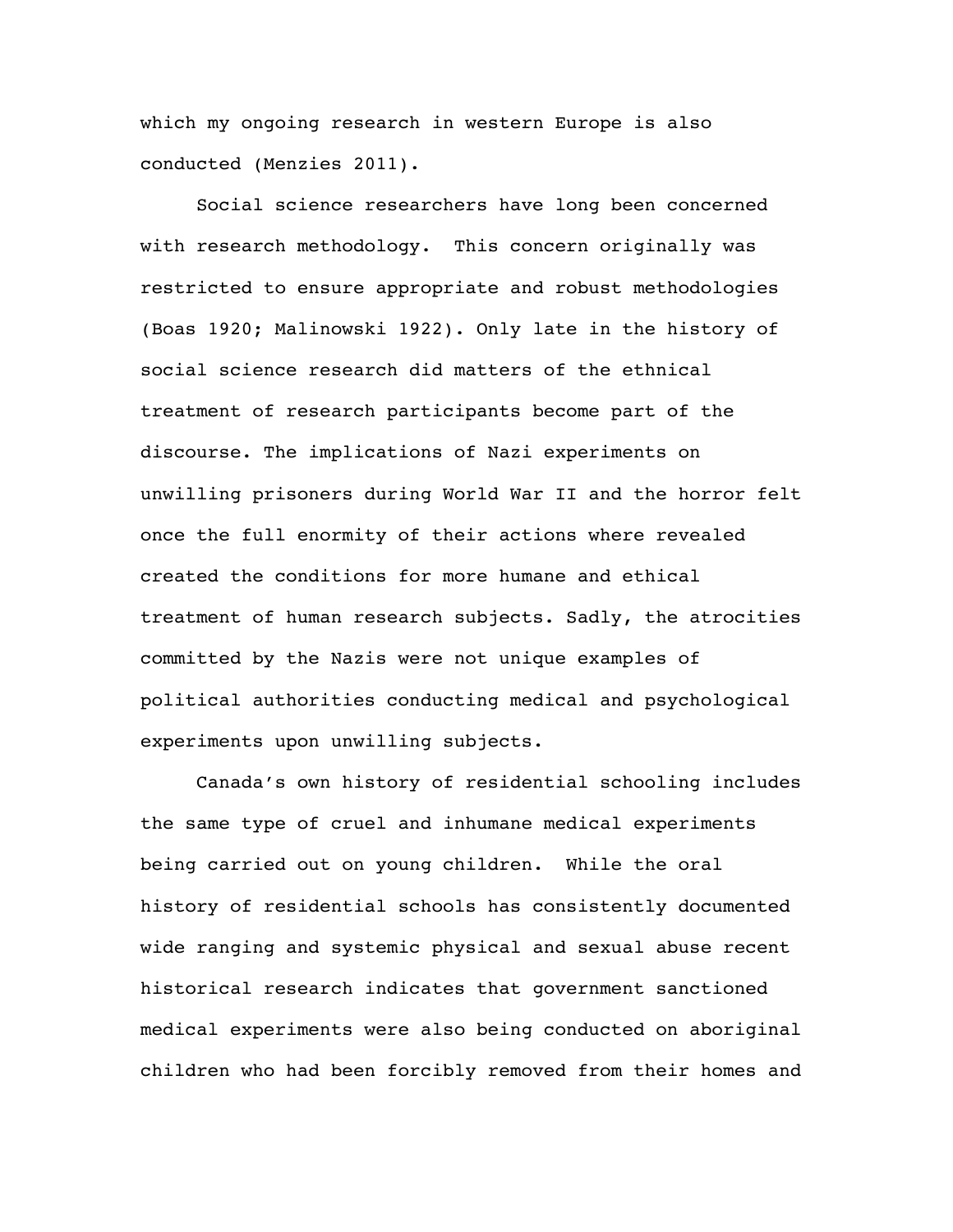placed into residential schools run by Christian church authorities (Mosby 2013). Medical research into nutritional supplements was conducted in the 1940s and 1950s by researchers who appear to have had little regard for the individuals they were experimenting upon. Even with awareness of the Nazi medical experiments this type of research increased, rather than decreased, following World War II (Mosby 2013:166).

In 1966 Henry Beecher, MD published a ground breaking study in the New England Journal of Medicine. In a clear, clinical tone Beecher documents a detailed history of North American medical research that is clearly unethical and unconcerned with the implications for the individual research participants. Nutritional health experiments, like the ones conducted on aboriginal children in Canadian residential schools, coexisted with studies in which known effective treatments were withheld. In all of the cases Beecher documents researchers deliberated obscured the risks and did not attempt to solicit informed consent. In several cases the research subjects had no effective capacity (legally and/or cognitively) to resist the medical experimentations. The ethical convictions of people like Beecher were instrumental in changing the foundation of research practices. By the late 1970s most research in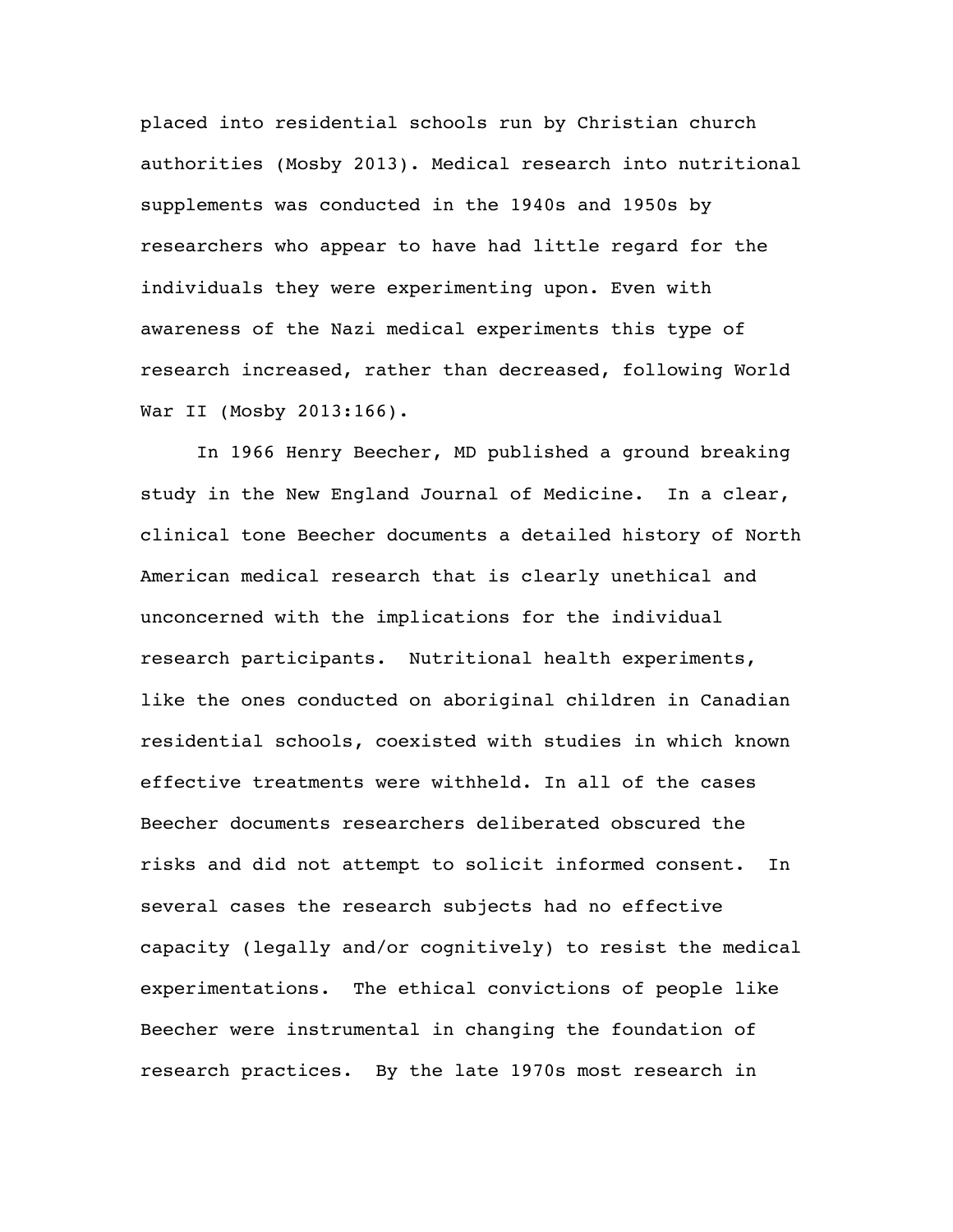North America and Western Europe operated under a set of ethical guidelines that prioritized the capacity to grant informed consent of all research participants without fear of coercion or undue influence on the part of the researcher or some governing agency.

Concern with issues of deception and ethics in anthropology centered around the role of anthropologists assisting military forces. This issue was brought to a head in the early 1970s by revelations within American anthropology. Joseph Jorgenson and Eric Wolf, then members of the American Association of Anthropologists committee on ethics (Wolf was the committee chair), released a public statement condemning a group of American anthropologists who had used their research to support American counterinsurgency tactics in Thailand (Jorgenson and Wolf 1970). The resulting public controversy resulted in a reformulated ethics policy that placed informed consent at the heart of the research endeavour and laid down an injunction against causing harm to research subjects. In this formulation using anthropology to mask espionage was deemed unethical.

These debates were not new to anthropology though. Anthropological luminary Fran Boas was publicly sanctioned by the American Anthropological Association during World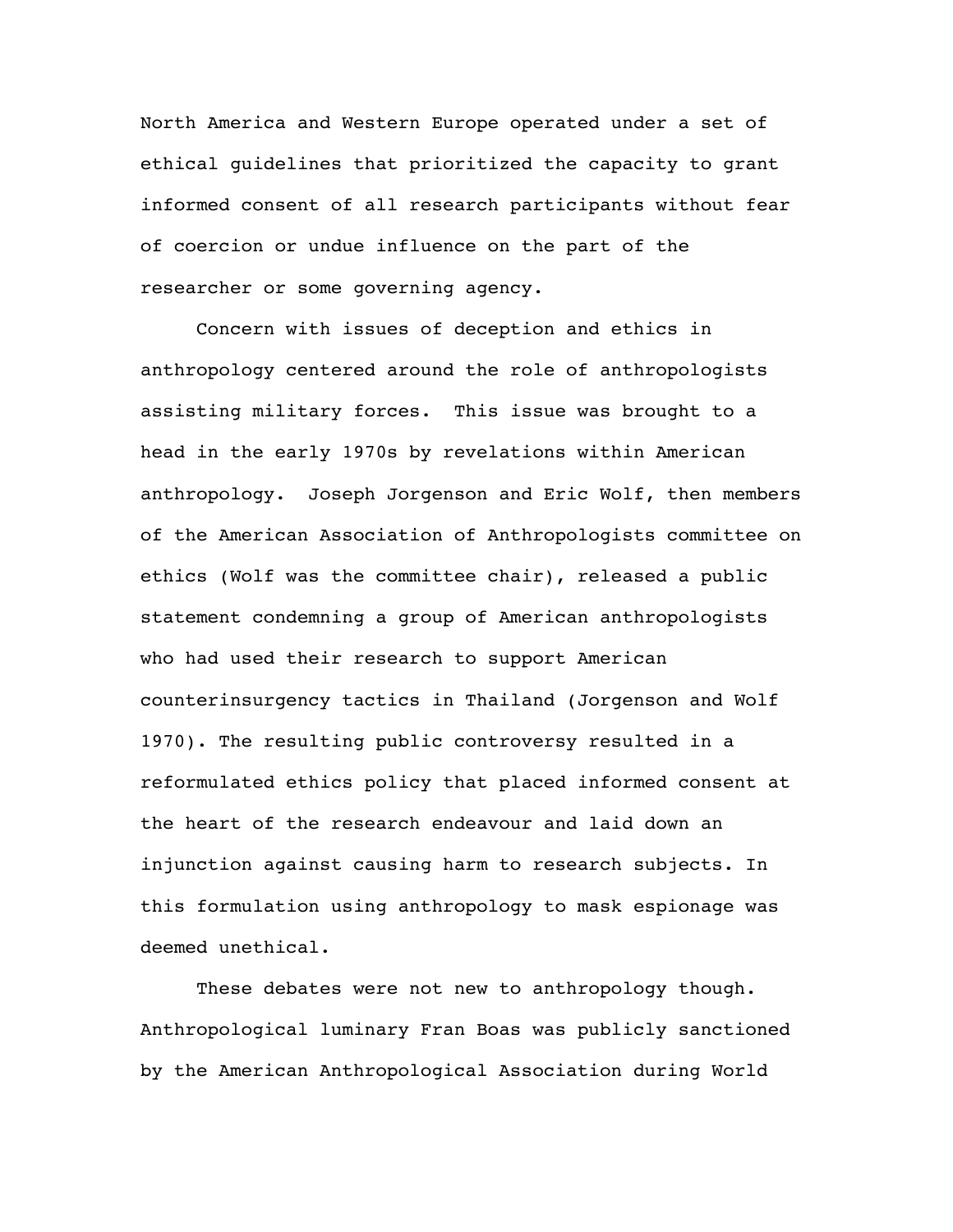War I for his criticism of anthropologists who engaged in espionage while pretending to conduct anthropological research (Price 2000). By the 1970s most anthropologists would agree that using the cover of research in a covert war was unethical. This change of heart occurred in the context of the decolonization of primary fieldsites of anthropology: Africa, Latin America, Asia (Gough 1968).

At home in North America new political movements in aboriginal communities combined with longstanding grievances against colonial governance models. In these contexts social science researchers found their research plans coming under greater community-based scrutiny. Canadian anthropologist John Cove describes how his planned grant funded research with the Gitksan was rejected by the community in there early 1980s. Cove had wanted to study famine and mythology (Cove  $1987<sup>1</sup>$ ). The community leadership accused him of playing games with their community and suggested he work with them on a project that fit with the community interests instead of his investigator-lead project. At the end of the day he gave up his grant and worked with the community as they prepared the reports and field studies that became a critical part of the ground

 <sup>1</sup> Cove, John J. (1987) *Shattered Images: Dialogues and Meditations on Tsimshian Narratives.* Ottawa: Carleton University Press.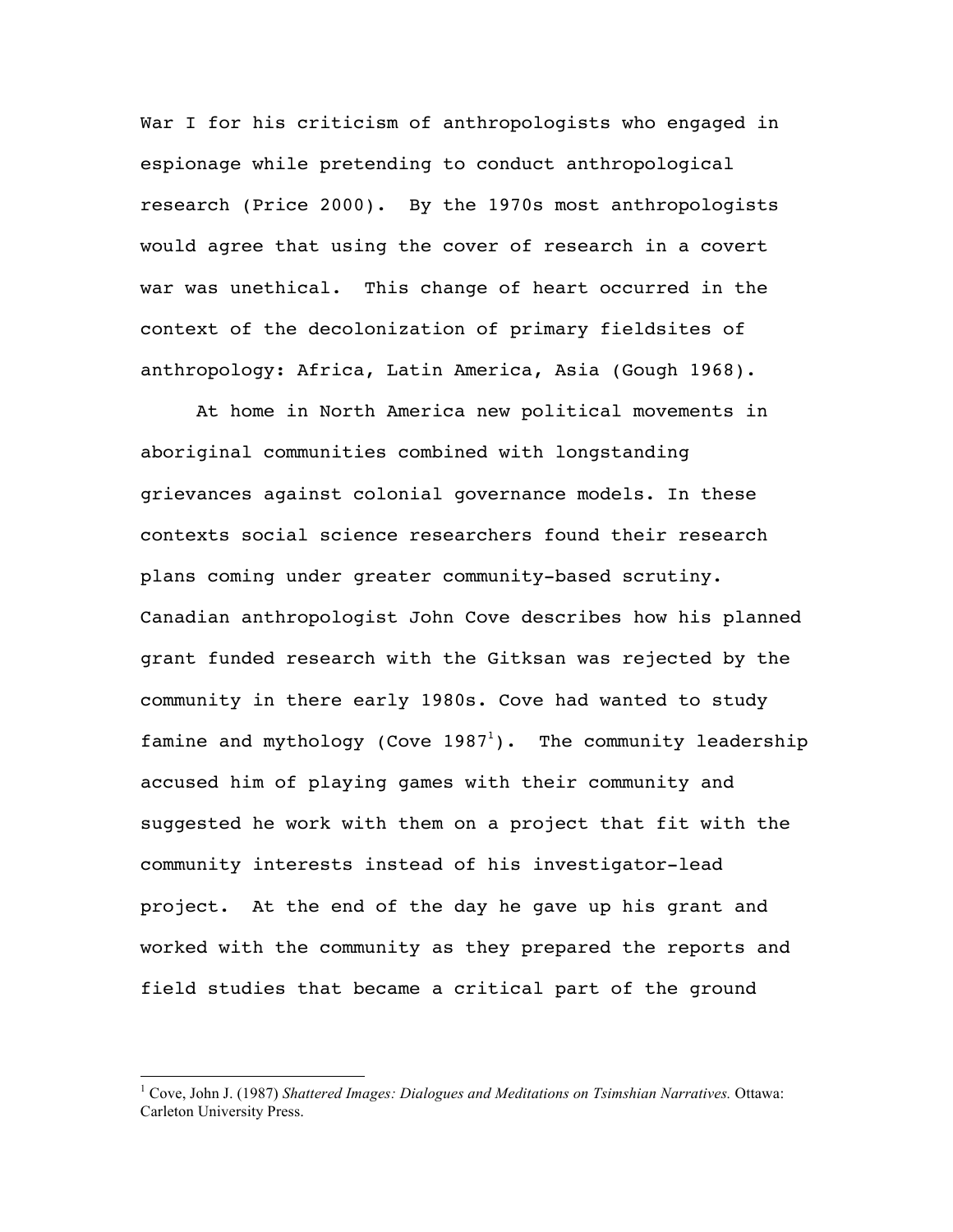breaking aboriginal rights court case referred to now as Delgam Uukw.<sup>2</sup>

Cove was not alone among social scientists who faced greater scrutiny in the late 1970s and 1980s. For some, the scrutiny seemed to undermine rigours social science and contributed to a form of aboriginal official ethnography (Dyck 1993). Many others, however, found a way to conduct respectful research that values the communities of study without compromising the integrity of the research process. This book arises out of the experience of being a respectful researcher who is commitment to the integrity of the research process. Our job, as one of my colleagues says, is to give an honest, factual account that expresses our informed opinion: not to parrot back what we think is wanted.

This book presents a series of methodological case studies. This is a guide to research; not a cookbook. For specific recipes I would direct the reader to any of the many detailed how-to manuals that can be easily found in the libraries and bookshops around us. For the reader looking for a fieldguide on respect in research I trust that this will prove useful in your research journey. What follows are five chapters, each of which focuses on a

 <sup>2</sup> Gisday Wa and Delgam Uukw (1992) *The Spirit in the Land: The Opening Statement of the Gitksan and Wet'suwet'en Hereditary Chiefs in the Supreme Court of British Columbia, 1987-1990.* Gabriola, B.C.: Reflections.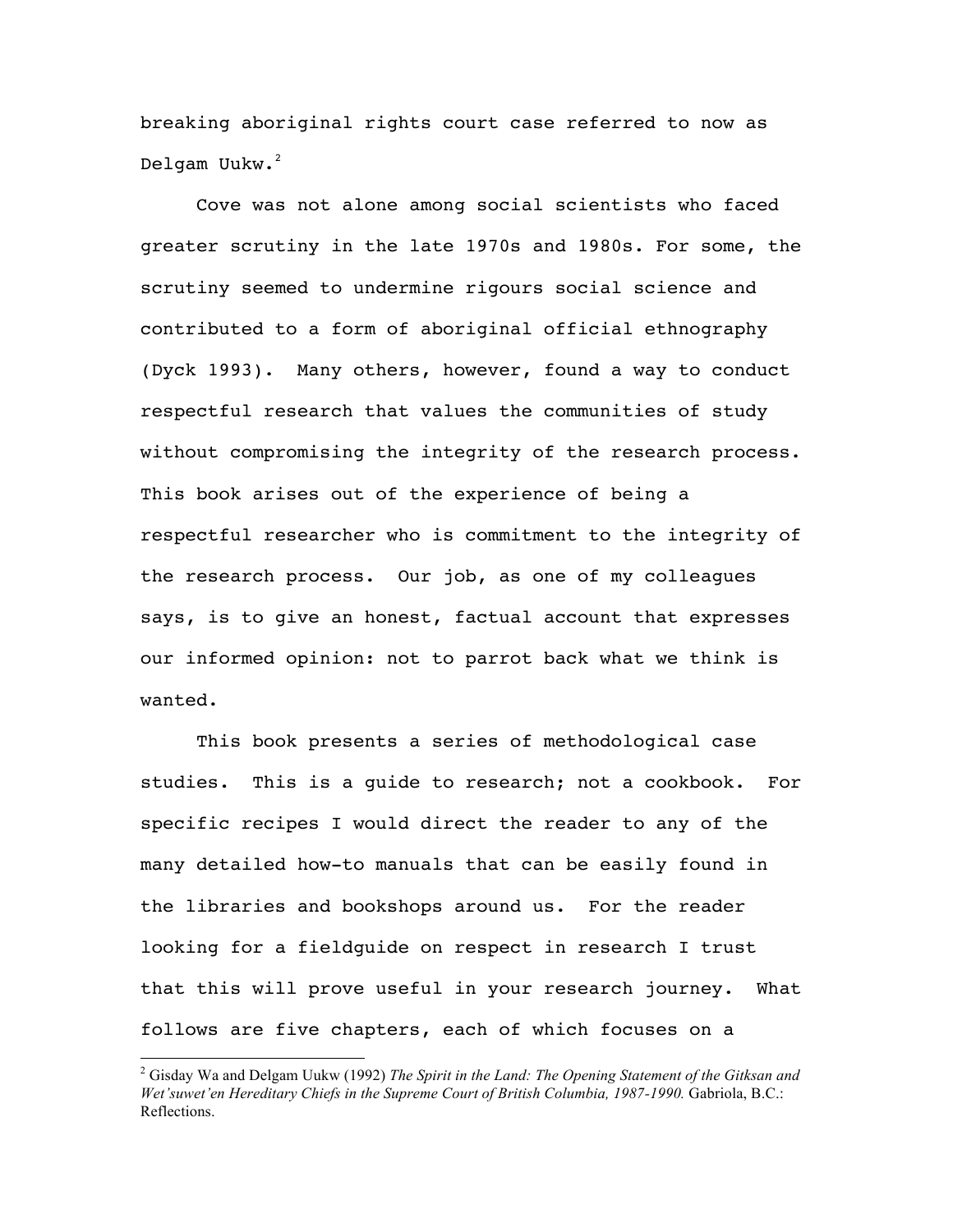particular aspect for of respectful research. I draw from my own research with and an behalf of my indigenous home, Gitxaała. Over the course of more than twenty years I have been an active anthropological researcher. Throughout this time I have been involved in projects as varied as producing expert opinions on the aboriginal right to harvest fish and films that document research methods and Gitxaała lifeways; writing papers and books about Gitxaała, the industrial fishery, and traditional fish harvesting practices, and; being involved in community directed research as part of ongoing environmental assessment processes that infringe upon Gtixaała rights and title. This experience has shown me that respect and rigorous methods are not mutually exclusive. In fact, they are essential.

Gitxaała is an Indigenous community on the north coast of British Columbia, Canada. We are a marine community who has for millennia made our livelihood from the waters and lands of our coastal territory. Today nearly 2/3rds of us live away from the home territory in urban centres of British Columbia. Nonetheless, this place, laxyuup Gitxaała, remains a central and pivotal place and home to us. As a contemporary people we have many needs and concerns. Some are needs and concerns that we have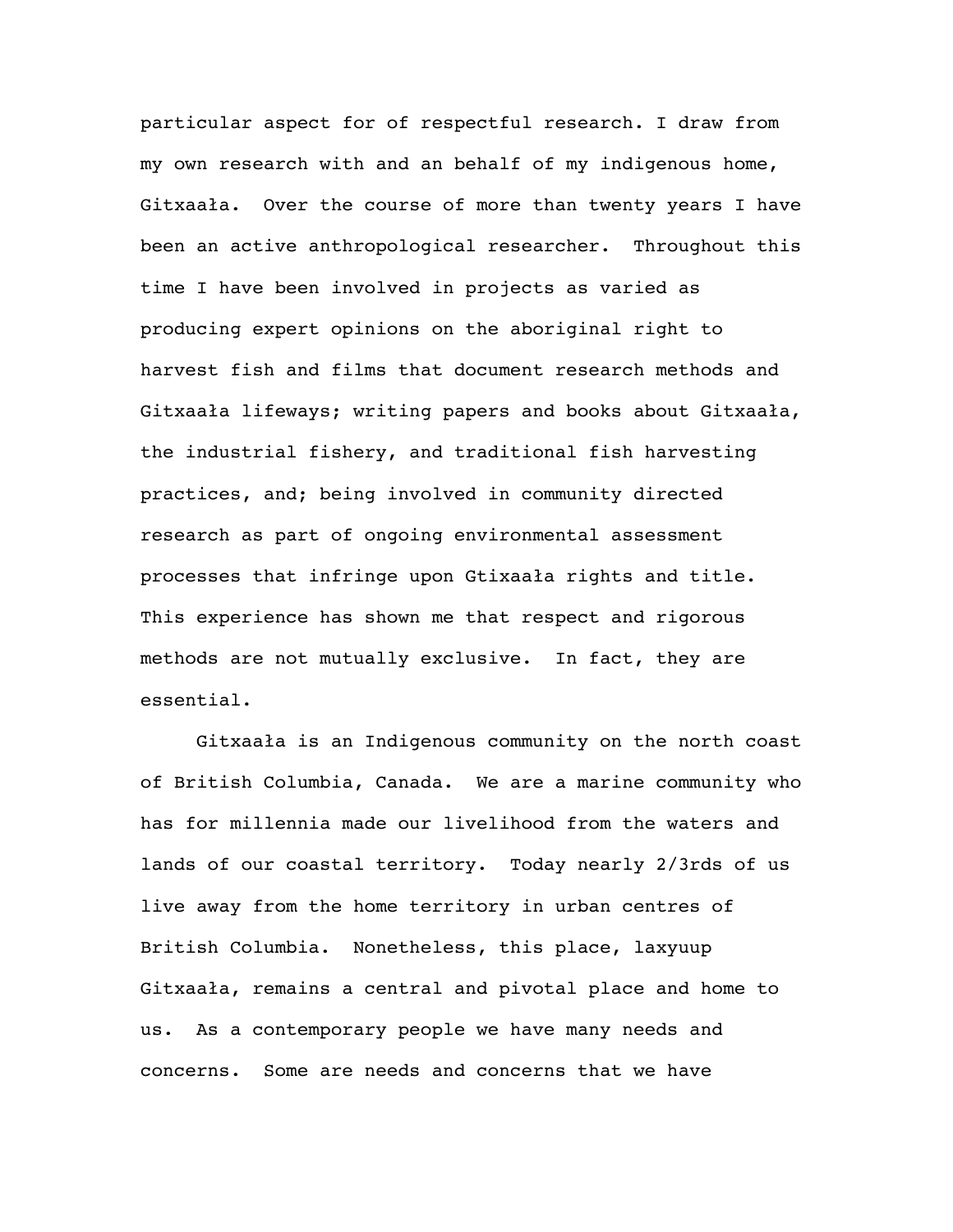initiated, others have been forced upon us. In this context social science research is one of the tools that we employ to ensure our ability to continue as a people. Just as we might use an excavator to dig a foundation for our village roads, so to we find a use for social science methods. This field guide presents the ways in which social science research can be used in a respectful manner. I make no claim to a unique Indigenous approach to methodology – in fact I am highly sceptical of such endeavours. What I am arguing here is that rigorous social science methods can be used with respect with and on behalf of Indigenous peoples.

Chapter one challenges social scientists to stop using Indigenous communities as mere sources of data or laboratories within which to conduct experiments. Our communities have intellectual traditions and ways of knowing that should be honoured through research. Our own encounters with new comers has unleashed Indigenous attempts to make sense of the change. Our oral histories documents encounters with newcomers and articulates a history of interpretation. This experience of encounter has created what one might call an Indigenous anthropology and in this chapter I set out process of rapprochement with mainstream anthropology.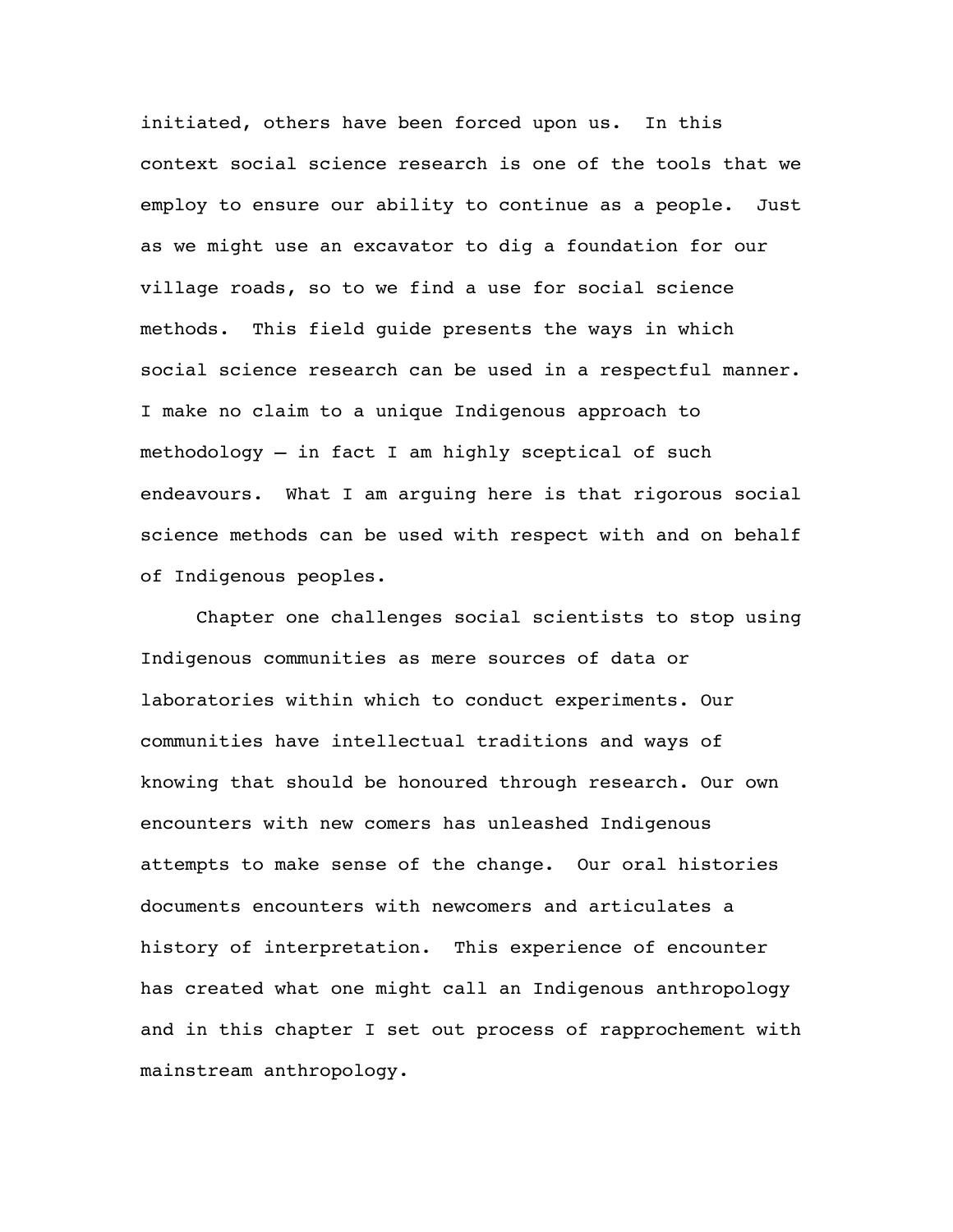Chapter two, "Reflections on Research with, for, and among Indigenous Peoples," arose from my experience in a research workshop over a decade ago. The workshop, focussed upon ecological knowledge, included researchers and practitioners of many types: commercial fishers, fisheries biologists, anthropologists, policy analysts, government fisheries officials. Yet, there were no Indigenous peoples there to specifically speak as Indigenous people. I was there in my guise as anthropologist. However, when the workshop proceeded to speak for and about Indigenous peoples without according us the same privilege to speak on our own behalf I stood up to complain. In this chapter I discuss the challenges of respectful research in terms of the personal, the institutional, and the political. I offer three research solutions from anthropology. Ultimately, this chapter argues for a critical and engaged anthropology that seeks to decolonize research.

Chapter three, "Putting Words into Action," is a case study in applying a respectful approach to research. Here I outline the process of negotiating research in my own community for a research project that I proposed. This was a collaborative project, but it was primarily a researcher instigated and a research led project. In this chapter I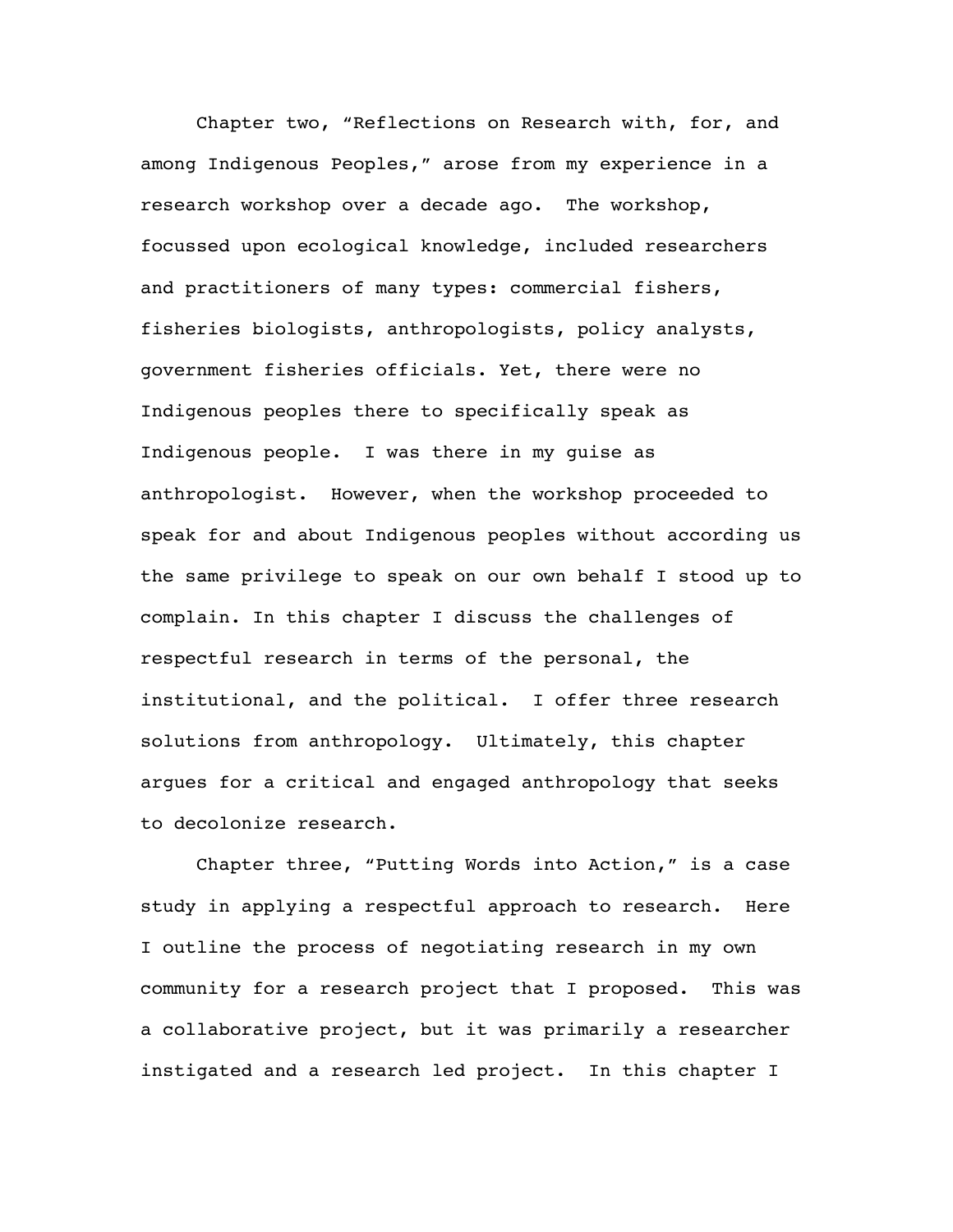outline the ways in which access was negotiated in the context of three different situations of community leadership: administrative institutions, such as Tribal Councils and Band Councils; Indigenous Institutions, such as hereditary leadership, and; with individual community members. Each of these situations of community leadership have different domains of authority and differing perspectives on how research should be conducted. There is a messiness to these at times conflicting situations. Nonetheless, navigating them with patience is critical to engaging and fostering respectful research.

Chapter four picks up the idea of collaboration but in the context of a collaborative service learning project. Over the course of my research in Gitxaała I have had a number of opportunities to invite students along with me either as research assistants with me on specific projects, as research interns working on their own projects, or as students in graduate level field schools. In this chapter (co-written with my colleague Caroline Butler) I describe the fieldschool experience and then critically examine the research issues engendered by the fieldschool experience. This is, I believe, a crucial matter. Service learning is a popular and important aspect of many social science training programs. If we are to bring students with us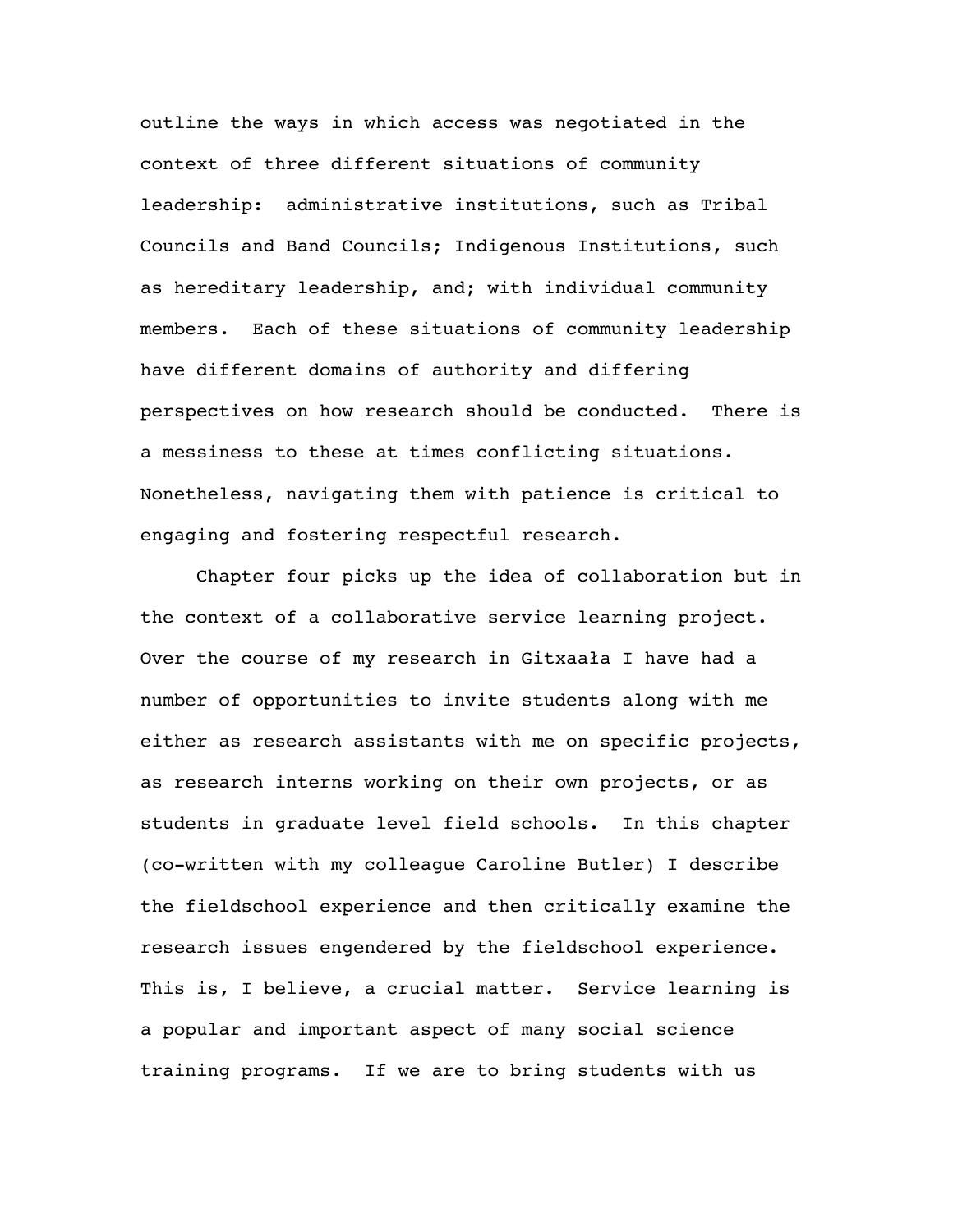into the field (and I think that we should) we need to understand the implications of our actions. While we have, for the most part, been pleased with the comportment and output of our students it would be naïve to suggest that running fieldschools in Indigenous communities is unproblematic. Despite all of the good of the fieldschool model I have subsequently abandoned it as I do not feel that it does in fact contribute to a decolonization of research. In its place I now coordinate research internships in which the students work for Gitxaała and, as part of their compensation, are provided with opportunities for guided research.

Chapter five, Process or Position, is a highly critical evaluation of hired gun consultant research. Here I document the ways in which a consulting firm, hired by an industrial developer, deployed the process of what I call respectful research n order to secure access to the community. I realize that I should not have been surprised. Yet, I was completely taken aback by the ways and means the consulting firm (and it's personal) used to secure access to Gitxaała community members on behalf of their client. The approach was one that followed the approaches that I have laid out in chapters two and three. However, the consultant was able to distribute relatively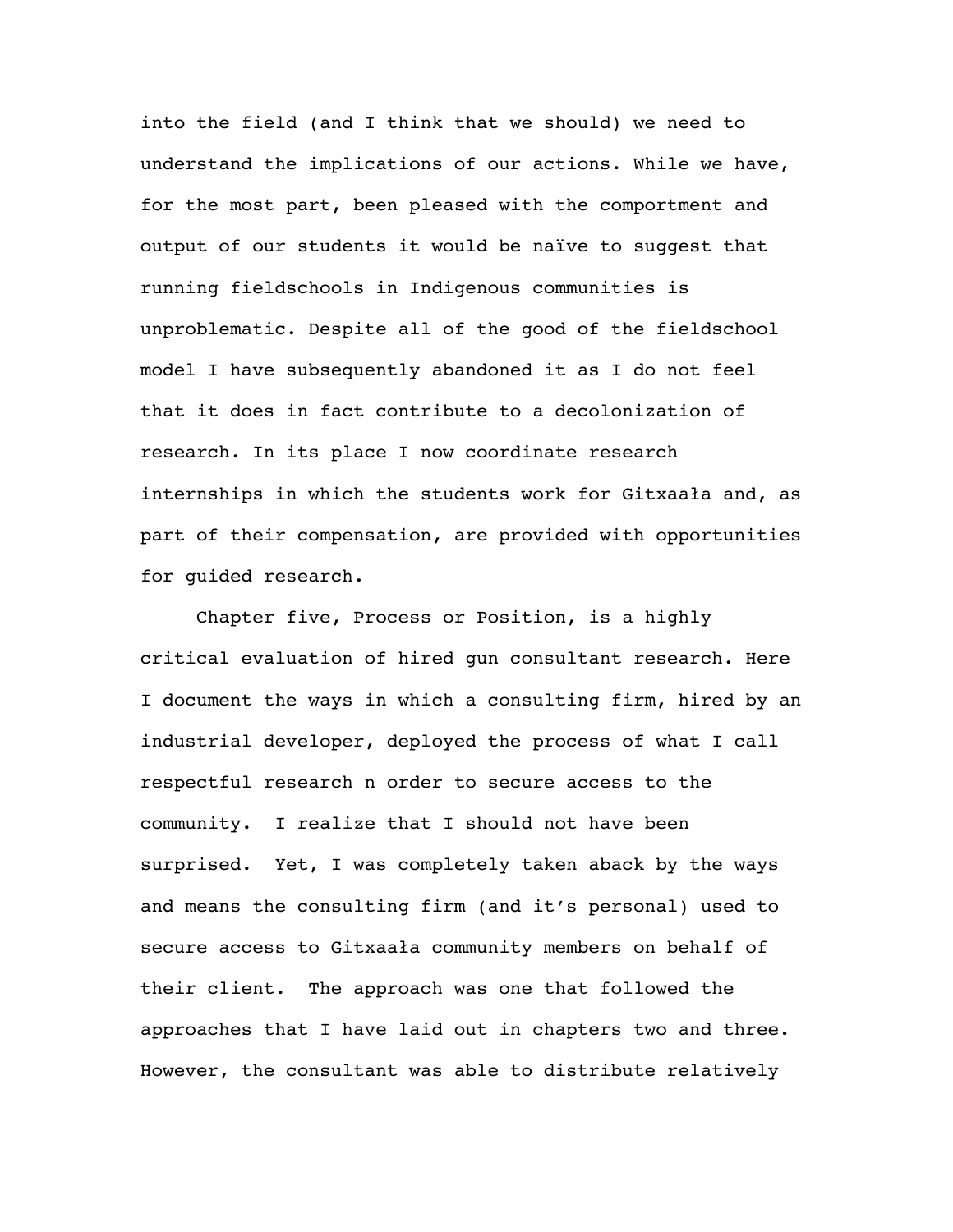large sums of money in an extremely cash poor environment. I must be careful to point out that the consulting firm and it's personal did not engage in fraudulent or illegal acts. My critique is more of my own approach than it is of the consultant. That is, I assumed that if one merely followed appropriate methodological procedures respectful research would follow. However, respect involves more than process. We need to consider our social position in the matrix of societal power. Working on behalf of the industrialist, while deploying the most sensitive of anthropological methods, the consultant was in effect selling access to the aboriginal community in a manner that ultimately was not in the best interests of the community itself.

At the end of the day respectful research involves caring about the people one is working with, being honest about one's intentions, and forming a self conscious commitment to cause no harm. This book follows my own journey of Indigenous research. I draw from my personal experiences, moments of thought reflection, and even setbacks. I make no claims to a definitive set of rules or procedures. I do however assert that only through respecting ourselves (by being honest), the people we work with (by valuing them as people), and the process through which we conduct research can we create a truly respectful